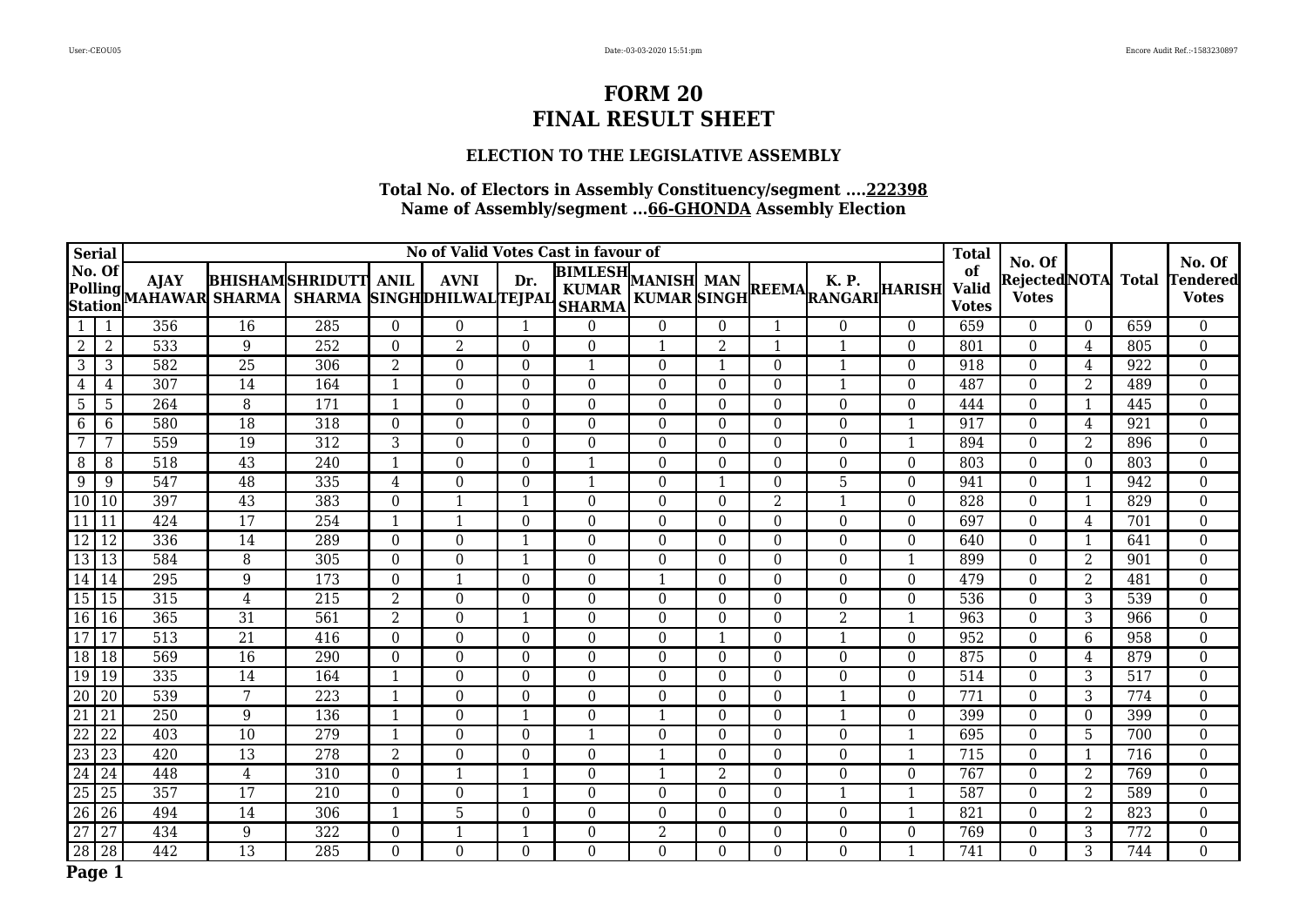### **ELECTION TO THE LEGISLATIVE ASSEMBLY**

| <b>Serial</b>   |                                  |                                      | No of Valid Votes Cast in favour of |                                                     |              |             |                |                                                   |             |                |                |                                                               |              |                                    |                                          |                 |                  |                                    |
|-----------------|----------------------------------|--------------------------------------|-------------------------------------|-----------------------------------------------------|--------------|-------------|----------------|---------------------------------------------------|-------------|----------------|----------------|---------------------------------------------------------------|--------------|------------------------------------|------------------------------------------|-----------------|------------------|------------------------------------|
| No. Of          | <b>Polling</b><br><b>Station</b> | <b>AJAY</b><br><b>MAHAWAR SHARMA</b> |                                     | <b>BHISHAMSHRIDUTT</b><br>SHARMA SINGHDHILWALTEJPAL | <b>ANIL</b>  | <b>AVNI</b> | Dr.            | <b>BIMLESH</b> ,<br><b>KUMAR</b><br><b>SHARMA</b> | MANISH MAN  |                |                | <b>K.P.</b><br>NANISH MAN<br>KUMAR SINGH REEMA RANGARI HARISH |              | of<br><b>Valid</b><br><b>Votes</b> | No. Of<br>Rejected NOTA <br><b>Votes</b> |                 | <b>Total</b>     | No. Of<br>Tendered<br><b>Votes</b> |
| $\sqrt{29}$ 29  |                                  | 449                                  | $6\phantom{1}$                      | 283                                                 | $\Omega$     | $\Omega$    | $\Omega$       | 1                                                 | $\theta$    |                |                | $\theta$                                                      | $\Omega$     | 741                                | $\Omega$                                 |                 | 742              | $\overline{0}$                     |
| $\overline{30}$ | $\overline{30}$                  | 479                                  | $\overline{23}$                     | $\overline{218}$                                    | $\Omega$     | $\Omega$    | $\Omega$       | $\mathbf{1}$                                      | $\Omega$    | $\Omega$       | $\Omega$       | 1                                                             | $\mathbf 1$  | $\overline{723}$                   | $\Omega$                                 | $\overline{5}$  | $\overline{728}$ | $\mathbf{0}$                       |
| 31              | 31                               | 462                                  | 32                                  | 194                                                 | $\mathbf{1}$ | $\Omega$    | $\Omega$       | $\overline{2}$                                    | $\mathbf 1$ | $\mathbf{1}$   |                | 1                                                             | $\Omega$     | 695                                | $\theta$                                 | 4               | 699              | $\boldsymbol{0}$                   |
| $\overline{32}$ | $\overline{32}$                  | 608                                  | $\overline{41}$                     | 248                                                 | 2            | $\Omega$    | $\overline{2}$ | $\theta$                                          | $\Omega$    | $\Omega$       | -1             | $\overline{2}$                                                | $\mathbf 1$  | 905                                | $\theta$                                 | 8               | 913              | $\mathbf{0}$                       |
| 33              | 33                               | 603                                  | 24                                  | 227                                                 | 1            |             | $\Omega$       | $\mathbf{1}$                                      | $\Omega$    | -1             | $\Omega$       | 1                                                             | $\mathbf 1$  | 860                                | $\Omega$                                 |                 | 861              | $\overline{0}$                     |
| $\overline{34}$ | 34                               | 647                                  | 30                                  | 231                                                 | $\theta$     | $\Omega$    | $\Omega$       | $\theta$                                          | 1           | $\overline{2}$ | $\Omega$       | 2                                                             | 3            | 916                                | $\Omega$                                 | 2               | 918              | $\overline{0}$                     |
| $\overline{35}$ | $\overline{35}$                  | 504                                  | 18                                  | 173                                                 | $\Omega$     |             | $\Omega$       | $\theta$                                          | -1          |                | $\Omega$       | $\Omega$                                                      | $\Omega$     | 698                                | $\theta$                                 | 2               | 700              | $\mathbf 0$                        |
| $\overline{36}$ | 36                               | 625                                  | $\overline{37}$                     | 287                                                 | $\mathbf{1}$ |             | $\overline{2}$ | $\Omega$                                          | $\Omega$    | $\theta$       | $\Omega$       | $\Omega$                                                      | $\mathbf{1}$ | 954                                | $\Omega$                                 | 9               | 963              | $\overline{0}$                     |
| $\overline{37}$ | 37                               | 339                                  | 17                                  | 192                                                 | 1            | $\Omega$    | $\Omega$       | $\Omega$                                          | $\Omega$    | $\theta$       | $\overline{2}$ | $\theta$                                                      | -1           | 552                                | $\Omega$                                 |                 | 553              | $\boldsymbol{0}$                   |
| $\overline{38}$ | $\overline{38}$                  | 445                                  | 70                                  | 222                                                 | -1           |             |                | $\Omega$                                          | $\Omega$    |                | $\Omega$       | $\Omega$                                                      | $\Omega$     | 741                                | $\theta$                                 | 3               | 744              | $\boldsymbol{0}$                   |
| 39              | 39                               | $\overline{372}$                     | 19                                  | $\overline{203}$                                    | $\mathbf{1}$ | $\Omega$    | $\Omega$       | $\overline{0}$                                    | $\Omega$    | $\mathbf 1$    | $\overline{0}$ | $\mathbf{0}$                                                  | $\Omega$     | 596                                | $\Omega$                                 | 2               | 598              | $\mathbf 0$                        |
| 40              | 40                               | 312                                  | 8                                   | 162                                                 | $\theta$     | $\Omega$    | $\Omega$       | $\Omega$                                          | $\Omega$    | $\Omega$       | $\Omega$       | $\theta$                                                      | $\theta$     | 482                                | $\Omega$                                 | 3               | 485              | $\boldsymbol{0}$                   |
| 41              | 41                               | 533                                  | $\overline{21}$                     | 216                                                 | -1           | $\theta$    | $\theta$       | $\theta$                                          | $\Omega$    | $\Omega$       | $\overline{0}$ | 2                                                             | $\Omega$     | 773                                | $\theta$                                 | 3               | 776              | $\boldsymbol{0}$                   |
| $\overline{42}$ | 42                               | $\overline{405}$                     | 9                                   | 185                                                 | 1            | $\Omega$    | $\Omega$       | $\Omega$                                          | $\Omega$    | $\theta$       | $\overline{0}$ | $\mathbf{0}$                                                  | $\theta$     | 600                                | $\Omega$                                 | $\overline{0}$  | 600              | $\overline{0}$                     |
| 43              | 43                               | 453                                  | $\overline{15}$                     | 207                                                 | $\Omega$     | $\Omega$    | $\Omega$       | $\mathbf{0}$                                      | $\Omega$    | $\Omega$       | $\Omega$       | $\mathbf{0}$                                                  | $\Omega$     | 675                                | $\Omega$                                 |                 | 676              | $\boldsymbol{0}$                   |
| 44              | 44                               | 338                                  | 19                                  | 213                                                 | $\mathbf 1$  | $\Omega$    | $\Omega$       | $\Omega$                                          | $\Omega$    | $\theta$       | $\overline{0}$ | $\Omega$                                                      | $\Omega$     | 571                                | $\theta$                                 | 3               | 574              | $\boldsymbol{0}$                   |
| $\overline{45}$ | 45                               | 595                                  | $\overline{17}$                     | 415                                                 | $\theta$     | $\Omega$    | $\Omega$       | $\theta$                                          | $\Omega$    | $\theta$       | $\Omega$       | $\theta$                                                      | $\theta$     | 1027                               | $\Omega$                                 | 4               | 1031             | $\boldsymbol{0}$                   |
| 46              | 46                               | 433                                  | 21                                  | 276                                                 | $\mathbf{1}$ | $\Omega$    | 3              | $\mathbf{0}$                                      | $\Omega$    | $\Omega$       | $\overline{0}$ | 1                                                             | $\Omega$     | 735                                | $\mathbf{0}$                             | 3               | 738              | $\boldsymbol{0}$                   |
| 47              | 47                               | 348                                  | $\overline{26}$                     | 156                                                 | $\Omega$     | $\Omega$    | $\Omega$       | $\Omega$                                          | $\Omega$    | $\mathbf 1$    | $\overline{0}$ | $\Omega$                                                      |              | 532                                | $\theta$                                 | 4               | 536              | $\boldsymbol{0}$                   |
| 48              | 48                               | 420                                  | 27                                  | 244                                                 | $\Omega$     | $\Omega$    | $\Omega$       | $\boldsymbol{0}$                                  | $\Omega$    | $\theta$       | $\overline{0}$ | $\boldsymbol{0}$                                              | $\theta$     | 691                                | $\theta$                                 | 5               | 696              | $\boldsymbol{0}$                   |
| 49              | 49                               | 289                                  | 10                                  | 240                                                 | $\Omega$     | $\Omega$    | $\overline{0}$ | $\mathbf{0}$                                      | $\Omega$    | $\Omega$       | $\overline{0}$ | $\Omega$                                                      | $\Omega$     | 539                                | $\mathbf{0}$                             | $\overline{2}$  | 541              | $\overline{0}$                     |
| $\overline{50}$ | 50                               | 419                                  | $\overline{17}$                     | 292                                                 | $\mathbf{1}$ |             |                | $\Omega$                                          | $\Omega$    | $\Omega$       | $\Omega$       | $\Omega$                                                      | $\mathbf 1$  | $\overline{732}$                   | $\Omega$                                 | 4               | 736              | $\boldsymbol{0}$                   |
| $\overline{51}$ | 51                               | 382                                  | 16                                  | 238                                                 | $\theta$     | $\Omega$    | $\Omega$       | $\theta$                                          | $\Omega$    | $\theta$       | $\Omega$       | $\boldsymbol{0}$                                              | $\theta$     | 636                                | $\boldsymbol{0}$                         | $\overline{0}$  | 636              | $\overline{0}$                     |
| $\overline{52}$ | 52                               | 368                                  | $\overline{18}$                     | 344                                                 | $\mathbf{1}$ | $\Omega$    | $\Omega$       | $\Omega$                                          | $\Omega$    | $\Omega$       | $\Omega$       | $\theta$                                                      | $\Omega$     | $\overline{731}$                   | $\Omega$                                 |                 | 732              | $\boldsymbol{0}$                   |
| $\overline{53}$ | 53                               | 339                                  | 13                                  | 248                                                 | $\Omega$     | $\Omega$    | $\theta$       | $\Omega$                                          | $\Omega$    | $\Omega$       | $\Omega$       | $\theta$                                                      | $\Omega$     | 600                                | $\Omega$                                 | $\Omega$        | 600              | $\mathbf{0}$                       |
| 54              | 54                               | 442                                  | $\overline{27}$                     | 329                                                 | $\Omega$     | $\Omega$    | $\Omega$       | $\Omega$                                          | $\Omega$    | $\Omega$       | $\theta$       | $\Omega$                                                      | $\theta$     | 798                                | $\theta$                                 | $5\phantom{.0}$ | 803              | $\overline{0}$                     |
| $\overline{55}$ | 55                               | 552                                  | 18                                  | 286                                                 | -1           |             |                | $\Omega$                                          | $\Omega$    |                | $\mathbf{0}$   | $\theta$                                                      | $\theta$     | 860                                | $\theta$                                 | $\overline{5}$  | 865              | $\boldsymbol{0}$                   |
| $\overline{56}$ | 56                               | 342                                  | $\overline{37}$                     | 213                                                 | $\mathbf{1}$ | $\Omega$    | $\Omega$       | $\Omega$                                          | $\Omega$    |                | $\Omega$       | $\theta$                                                      | $\Omega$     | 594                                | $\Omega$                                 | 3               | 597              | $\overline{0}$                     |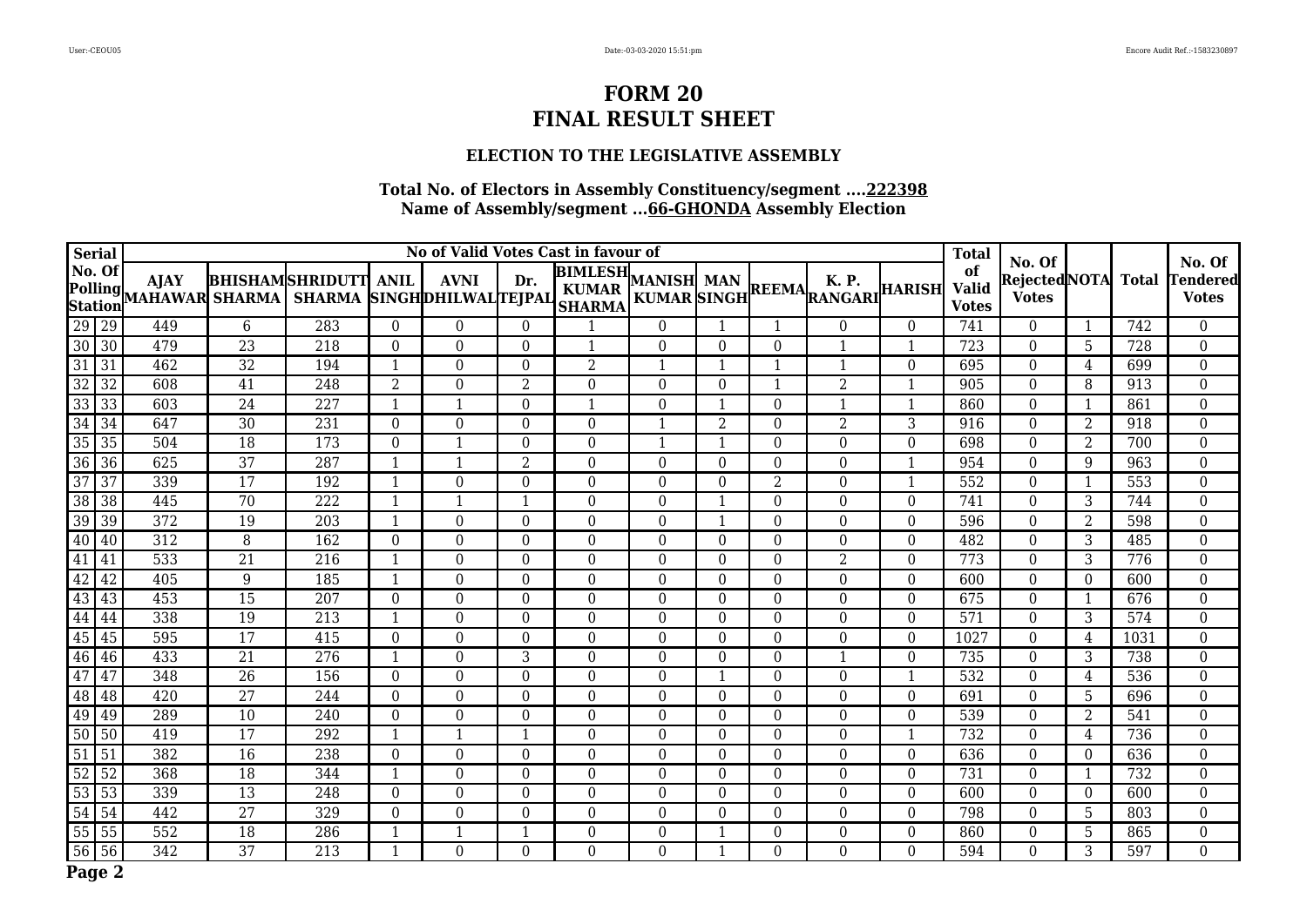### **ELECTION TO THE LEGISLATIVE ASSEMBLY**

| <b>Serial</b>                              |                 |                               |                 |                                                     | <b>Total</b>   |                |                |                                            |                |          |                  |                                                         |                |                                    |                                          |                 |       |                                           |
|--------------------------------------------|-----------------|-------------------------------|-----------------|-----------------------------------------------------|----------------|----------------|----------------|--------------------------------------------|----------------|----------|------------------|---------------------------------------------------------|----------------|------------------------------------|------------------------------------------|-----------------|-------|-------------------------------------------|
| No. Of<br><b>Polling</b><br><b>Station</b> |                 | <b>AJAY</b><br>MAHAWAR SHARMA |                 | <b>BHISHAMSHRIDUTT</b><br>SHARMA SINGHDHILWALTEJPAL | <b>ANIL</b>    | <b>AVNI</b>    | Dr.            | <b>BIMLESH</b> MANISH MAN<br><b>SHARMA</b> |                |          |                  | K. P.<br>NANISH MAN<br>KUMAR SINGH REEMA RANGARI HARISH |                | of<br><b>Valid</b><br><b>Votes</b> | No. Of<br>Rejected NOTA <br><b>Votes</b> |                 | Total | No. Of<br><b>Tendered</b><br><b>Votes</b> |
| $\overline{57}$                            | $\overline{57}$ | 465                           | 33              | 319                                                 | $\theta$       |                |                | $\overline{0}$                             | $\theta$       | $\Omega$ | $\overline{0}$   |                                                         | $\theta$       | 820                                | $\overline{0}$                           |                 | 821   | $\overline{0}$                            |
| $\overline{58}$                            | $\sqrt{58}$     | 236                           | $\overline{12}$ | 135                                                 | $\Omega$       | $\Omega$       | $\overline{0}$ | $\overline{0}$                             | $\Omega$       | $\theta$ | $\Omega$         | $\mathbf{0}$                                            | $\Omega$       | 383                                | $\mathbf{0}$                             | $\Omega$        | 383   | $\boldsymbol{0}$                          |
| $\overline{59}$                            | 59              | 588                           | 31              | 346                                                 | $\Omega$       | $\Omega$       |                | $\Omega$                                   | $\mathbf{1}$   | $\Omega$ |                  | $\theta$                                                | $\Omega$       | 968                                | $\Omega$                                 | 2               | 970   | $\boldsymbol{0}$                          |
| 60                                         | 60              | 532                           | $\overline{23}$ | 303                                                 | $\Omega$       | $\Omega$       | $\Omega$       | $\theta$                                   | $\Omega$       | $\theta$ | $\Omega$         | 1                                                       | $\mathbf{0}$   | 859                                | $\Omega$                                 | $7\phantom{.0}$ | 866   | $\boldsymbol{0}$                          |
| 61                                         | 61              | 373                           | 8               | 261                                                 | $\Omega$       | $\Omega$       | $\overline{2}$ | $\theta$                                   | $\Omega$       | $\Omega$ | -1               | $\theta$                                                | $\theta$       | 645                                | $\theta$                                 | 5               | 650   | $\boldsymbol{0}$                          |
| 62                                         | 62              | 134                           | $\overline{5}$  | 113                                                 | $\theta$       | $\overline{0}$ | $\Omega$       | $\Omega$                                   | $\Omega$       | $\Omega$ | $\Omega$         | $\theta$                                                | $\Omega$       | 252                                | $\theta$                                 | 3               | 255   | $\boldsymbol{0}$                          |
| 63                                         | 63              | 570                           | 28              | 328                                                 | $\Omega$       | $\theta$       | $\overline{0}$ | $\overline{0}$                             | $\Omega$       | $\theta$ | $\overline{0}$   | $\mathbf{0}$                                            | 3              | 929                                | $\mathbf{0}$                             | 2               | 931   | $\mathbf{0}$                              |
| 64                                         | 64              | 436                           | $\overline{12}$ | 244                                                 | $\Omega$       | $\Omega$       | $\Omega$       | $\Omega$                                   | 1              | $\Omega$ | $\theta$         | $\Omega$                                                | 3              | 696                                | $\theta$                                 |                 | 697   | $\boldsymbol{0}$                          |
| 65                                         | 65              | 386                           | 12              | 339                                                 | $\Omega$       | $\Omega$       | $\Omega$       | $\Omega$                                   | $\Omega$       | $\Omega$ | $\Omega$         | $\mathbf{1}$                                            | $\overline{2}$ | 740                                | $\theta$                                 | 2               | 742   | $\boldsymbol{0}$                          |
| 66                                         | 66              | 264                           | $\overline{12}$ | 354                                                 | $\Omega$       | $\Omega$       | $\Omega$       | $\theta$                                   | $\Omega$       | $\Omega$ | $\Omega$         | 1                                                       | -1             | 632                                | $\theta$                                 | $\Omega$        | 632   | $\boldsymbol{0}$                          |
| 67                                         | 67              | 82                            | $\overline{3}$  | $\overline{307}$                                    | $\mathbf{1}$   | $\Omega$       | $\Omega$       | $\Omega$                                   | $\Omega$       | $\theta$ |                  | $\theta$                                                | $\theta$       | 394                                | $\Omega$                                 | $\overline{2}$  | 396   | $\boldsymbol{0}$                          |
| 68                                         | 68              | 297                           | 8               | 594                                                 | $\mathbf{1}$   | $\Omega$       | $\Omega$       | $\Omega$                                   | $\Omega$       | -1       | $\boldsymbol{0}$ | $\mathbf{1}$                                            | $\Omega$       | 902                                | $\theta$                                 | $\Omega$        | 902   | $\mathbf{0}$                              |
| 69                                         | 69              | 539                           | $\overline{16}$ | $\overline{208}$                                    | -1             | $\Omega$       | $\Omega$       | $\theta$                                   | $\Omega$       | $\Omega$ | $\boldsymbol{0}$ | $\theta$                                                |                | 765                                | $\theta$                                 | 2               | 767   | $\mathbf{0}$                              |
| $\overline{70}$                            | $\overline{70}$ | 488                           | $\overline{15}$ | 149                                                 | $\mathbf{1}$   | $\Omega$       | $\overline{0}$ | $\Omega$                                   | $\Omega$       | $\theta$ | $\boldsymbol{0}$ | 1                                                       | 7              | 661                                | $\theta$                                 |                 | 662   | $\overline{0}$                            |
| $\overline{71}$                            | $\overline{71}$ | 505                           | $\overline{46}$ | $\overline{347}$                                    | $\overline{2}$ | $\Omega$       | $\overline{2}$ | $\mathbf{1}$                               | $\Omega$       |          | $\theta$         | 1                                                       | $\Omega$       | 905                                | $\Omega$                                 | 5               | 910   | $\boldsymbol{0}$                          |
| 72                                         | 72              | 650                           | 21              | 262                                                 | $\Omega$       | $\Omega$       | $\Omega$       | $\Omega$                                   | $\Omega$       |          |                  |                                                         |                | 937                                | $\Omega$                                 | 3               | 940   | $\boldsymbol{0}$                          |
| $\overline{73}$                            | $\overline{73}$ | 653                           | $\overline{22}$ | 284                                                 | $\mathbf{1}$   | $\Omega$       | $\Omega$       | $\Omega$                                   | $\mathbf{1}$   | $\theta$ | $\Omega$         | 3                                                       | $\Omega$       | 964                                | $\theta$                                 | 3               | 967   | $\mathbf{0}$                              |
| $\overline{74}$                            | 74              | 605                           | 36              | 275                                                 | $\Omega$       | 2              | $\Omega$       | $\boldsymbol{0}$                           | $\mathbf 1$    | $\theta$ |                  | $\theta$                                                | $\mathbf 1$    | 921                                | $\Omega$                                 | 2               | 923   | $\boldsymbol{0}$                          |
| $\overline{75}$                            | 75              | 233                           | 14              | 235                                                 | $\theta$       | $\Omega$       | $\theta$       | $\Omega$                                   | $\Omega$       | $\theta$ | $\Omega$         | $\theta$                                                | $\theta$       | 482                                | $\theta$                                 |                 | 483   | $\overline{0}$                            |
| $\overline{76}$                            | 76              | 334                           | 13              | 191                                                 | $\Omega$       | $\Omega$       | $\Omega$       | $\Omega$                                   | $\overline{2}$ | $\theta$ | $\Omega$         | $\theta$                                                | $\mathbf{1}$   | 541                                | $\Omega$                                 |                 | 542   | $\boldsymbol{0}$                          |
| $\overline{77}$                            | 77              | 552                           | $\overline{27}$ | 391                                                 | $\mathbf{1}$   | $\Omega$       |                | $\Omega$                                   | $\mathbf 1$    | $\theta$ | $\Omega$         | $\overline{2}$                                          | -1             | 976                                | $\Omega$                                 | 6               | 982   | $\overline{0}$                            |
| $\overline{78}$                            | $\overline{78}$ | 519                           | $\overline{20}$ | 394                                                 | 1              | $\Omega$       |                | 1                                          | 3              | 3        | $\theta$         | $\theta$                                                | 3              | 945                                | $\theta$                                 |                 | 946   | $\boldsymbol{0}$                          |
| 79                                         | 79              | 579                           | 62              | 368                                                 | $\theta$       | 2              | $\Omega$       | $\overline{2}$                             | $\mathbf 1$    | -1       | $\mathbf{1}$     | 2                                                       | $\theta$       | 1018                               | $\overline{0}$                           |                 | 1019  | $\boldsymbol{0}$                          |
| 80                                         | 80              | 391                           | $\overline{8}$  | 290                                                 | $\theta$       | $\Omega$       |                | $\theta$                                   | $\mathbf 1$    | $\theta$ | $\overline{0}$   | 1                                                       | $\Omega$       | 692                                | $\Omega$                                 | $\overline{2}$  | 694   | $\overline{0}$                            |
| 81                                         | 81              | 249                           | 16              | 295                                                 | $\mathbf{1}$   |                | $\theta$       | $\Omega$                                   | $\Omega$       | $\Omega$ | 3                | $\mathbf{1}$                                            | $\theta$       | 566                                | $\Omega$                                 |                 | 567   | $\mathbf{0}$                              |
| 82                                         | 82              | 308                           | 27              | 260                                                 | 2              | $\theta$       | $\Omega$       | $\overline{0}$                             | $\Omega$       | -1       | $\overline{0}$   | -1                                                      | $\overline{0}$ | 599                                | $\mathbf{0}$                             | 2               | 601   | $\boldsymbol{0}$                          |
| 83                                         | 83              | 364                           | $\overline{32}$ | $\overline{227}$                                    | -1             | $\theta$       |                | $\Omega$                                   | $\Omega$       | $\theta$ | $\boldsymbol{0}$ | 1                                                       | $\Omega$       | 626                                | $\Omega$                                 | 3               | 629   | $\boldsymbol{0}$                          |
| 84                                         | 84              | 268                           | $\overline{18}$ | 598                                                 | 3              | $\Omega$       | $\Omega$       | $\Omega$                                   | $\mathbf 1$    |          |                  | 3                                                       | $\overline{0}$ | 893                                | $\Omega$                                 | 5               | 898   | $\overline{0}$                            |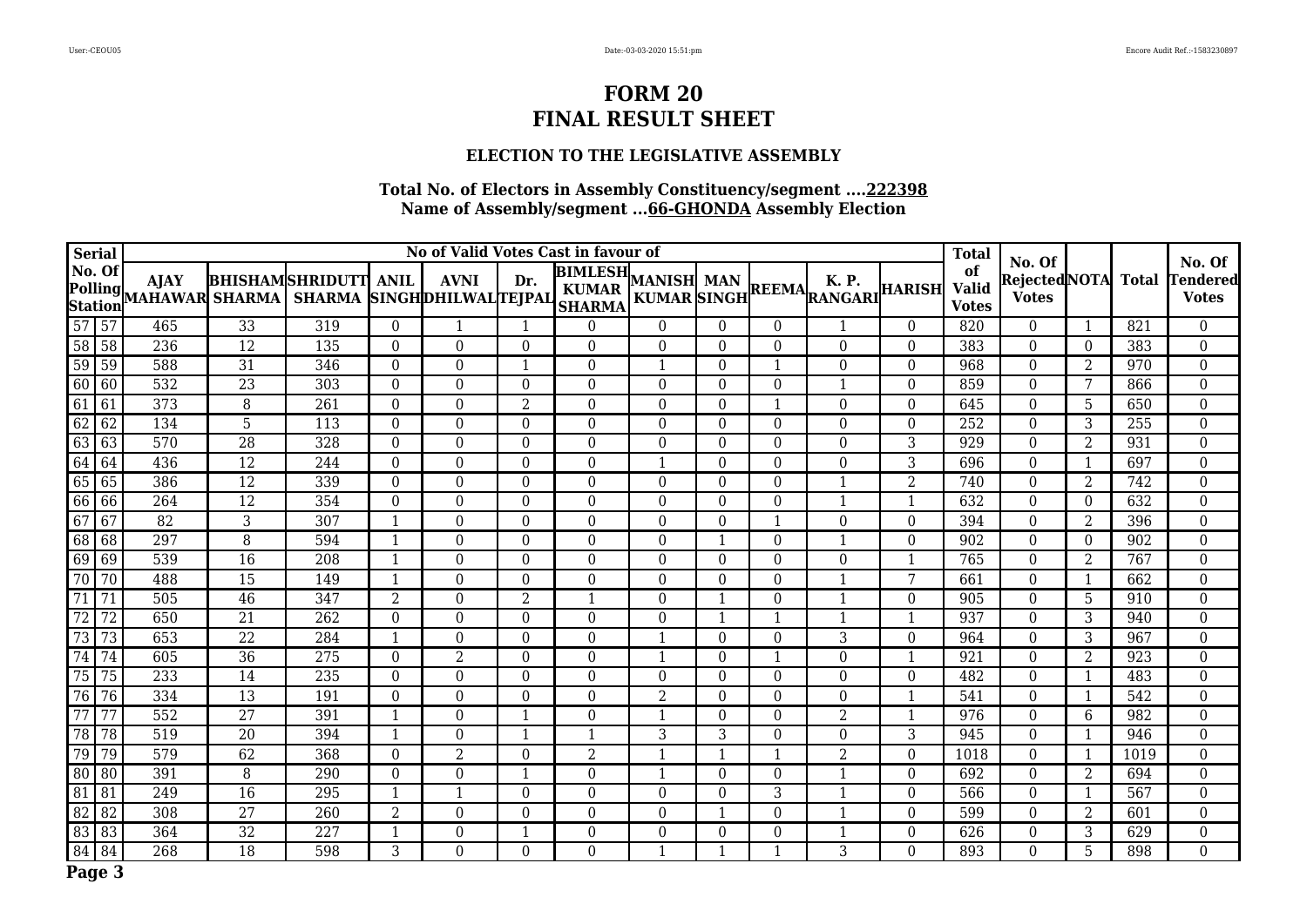### **ELECTION TO THE LEGISLATIVE ASSEMBLY**

| <b>Serial</b>   |                                   |                                      | No of Valid Votes Cast in favour of |                                                     |                |                |                  |                                                 |                |                |                |                                                 |                |                                    |                                          |                 |              | No. Of                          |
|-----------------|-----------------------------------|--------------------------------------|-------------------------------------|-----------------------------------------------------|----------------|----------------|------------------|-------------------------------------------------|----------------|----------------|----------------|-------------------------------------------------|----------------|------------------------------------|------------------------------------------|-----------------|--------------|---------------------------------|
| No. Of          | Polling<br><b>Station</b>         | <b>AJAY</b><br><b>MAHAWAR SHARMA</b> |                                     | <b>BHISHAMSHRIDUTT</b><br>SHARMA SINGHDHILWALTEJPAL | <b>ANIL</b>    | <b>AVNI</b>    | Dr.              | <b>BIMLESH</b><br><b>KUMAR</b><br><b>SHARMA</b> | MANISH MAN     |                |                | <b>K.P.</b><br>KUMAR SINGH REEMA RANGARI HARISH |                | of<br><b>Valid</b><br><b>Votes</b> | No. Of<br>Rejected NOTA <br><b>Votes</b> |                 | <b>Total</b> | <b>Tendered</b><br><b>Votes</b> |
| 85 85           |                                   | 481                                  | 43                                  | 283                                                 | $\Omega$       |                | $\mathbf{0}$     | $\Omega$                                        | $\overline{2}$ | $\Omega$       |                | $\overline{2}$                                  |                | 814                                | $\Omega$                                 | 6               | 820          | $\overline{0}$                  |
| 86              | 86                                | $\overline{512}$                     | 66                                  | $\overline{302}$                                    | $\Omega$       |                | $\Omega$         | $\Omega$                                        | 1              | $\Omega$       | $\Omega$       | $\overline{2}$                                  | -1             | 885                                | $\Omega$                                 | 3               | 888          | $\overline{0}$                  |
| 87              | 87                                | 556                                  | 26                                  | 323                                                 | $\mathbf{1}$   | $\Omega$       | $\Omega$         | $\Omega$                                        | $\mathbf 1$    | $\Omega$       |                | 3                                               | $\mathbf{1}$   | 912                                | $\Omega$                                 | 3               | 915          | $\boldsymbol{0}$                |
| 88              | 88                                | 232                                  | 16                                  | 299                                                 | -1             | $\Omega$       |                  | $\Omega$                                        | $\Omega$       | $\Omega$       | $\Omega$       | $\overline{2}$                                  | 3              | 554                                | $\Omega$                                 | 5               | 559          | $\overline{0}$                  |
| $\overline{89}$ | $\sqrt{89}$                       | 413                                  | 56                                  | 246                                                 | -1             | $\Omega$       | $\Omega$         | $\Omega$                                        | $\Omega$       | $\Omega$       | $\Omega$       | $\mathbf{1}$                                    | $\Omega$       | 717                                | $\Omega$                                 | 3               | 720          | $\boldsymbol{0}$                |
| 90              | $\sqrt{90}$                       | $\overline{251}$                     | $\overline{20}$                     | 100                                                 | $\Omega$       | $\overline{0}$ | $\Omega$         | $\mathbf{1}$                                    | $\Omega$       | $\Omega$       | $\overline{0}$ | $\boldsymbol{0}$                                | $\Omega$       | 372                                | $\boldsymbol{0}$                         | 2               | 374          | $\boldsymbol{0}$                |
| 91              | 91                                | 228                                  | 35                                  | 234                                                 | $\Omega$       | $\Omega$       | $\Omega$         | $\mathbf{1}$                                    | $\Omega$       |                | 2              | $\overline{2}$                                  | $\overline{2}$ | 505                                | $\Omega$                                 | $\mathbf{1}$    | 506          | $\overline{0}$                  |
| 92              | 92                                | 332                                  | $\overline{23}$                     | 199                                                 | $\mathbf{1}$   | $\Omega$       | $\Omega$         | $\Omega$                                        | $\Omega$       | $\Omega$       | $\theta$       | $\Omega$                                        | $\Omega$       | 555                                | $\Omega$                                 | 2               | 557          | $\boldsymbol{0}$                |
| 93              | 93                                | 423                                  | 62                                  | 328                                                 | $\mathbf{1}$   | $\Omega$       | $\mathbf{1}$     | $\Omega$                                        | $\Omega$       | -1             | 2              | $\mathbf{1}$                                    | $\Omega$       | 819                                | $\boldsymbol{0}$                         | 3               | 822          | $\overline{0}$                  |
| 94              | 94                                | 519                                  | 99                                  | 236                                                 | $\Omega$       | $\Omega$       | $\Omega$         | $\theta$                                        | $\Omega$       | $\Omega$       | $\Omega$       | $\theta$                                        | -1             | 855                                | $\Omega$                                 | $\Omega$        | 855          | $\boldsymbol{0}$                |
| 95              | $\sqrt{95}$                       | 588                                  | $\overline{36}$                     | 297                                                 | $\overline{2}$ | $\Omega$       | $\Omega$         | $\Omega$                                        | 6              | $\theta$       | $\Omega$       | $\mathbf{1}$                                    | $\theta$       | 930                                | $\Omega$                                 | 2               | 932          | $\boldsymbol{0}$                |
| 96              | 96                                | 239                                  | 38                                  | 466                                                 | 1              | $\overline{0}$ | $\boldsymbol{0}$ | $\boldsymbol{0}$                                | $\overline{0}$ | -1             |                | $\mathbf{1}$                                    | -1             | 748                                | $\boldsymbol{0}$                         | 5               | 753          | $\boldsymbol{0}$                |
| $\overline{97}$ | 97                                | 231                                  | 10                                  | 242                                                 | $\Omega$       | $\Omega$       | $\Omega$         | $\mathbf{1}$                                    | $\Omega$       | $\Omega$       | 2              | $\mathbf{1}$                                    | $\overline{2}$ | 489                                | $\Omega$                                 | $\mathbf{1}$    | 490          | $\boldsymbol{0}$                |
| $\overline{98}$ | 98                                | 537                                  | 50                                  | 298                                                 | $\Omega$       | $\Omega$       | $\Omega$         | $\Omega$                                        | $\mathbf{1}$   | $\Omega$       | $\Omega$       | $\mathbf{1}$                                    | $\theta$       | 887                                | $\Omega$                                 | 3               | 890          | $\boldsymbol{0}$                |
| 99              | $\sqrt{99}$                       | 504                                  | 91                                  | 293                                                 | $\theta$       | $\overline{2}$ | $\boldsymbol{0}$ | $\Omega$                                        | $\mathbf 1$    | -1             | $\overline{0}$ | $\overline{2}$                                  | $\mathbf{1}$   | 895                                | $\Omega$                                 | 3               | 898          | $\boldsymbol{0}$                |
| 100 100         |                                   | 427                                  | 70                                  | 311                                                 | -1             | $\Omega$       | $\Omega$         | $\mathbf{1}$                                    | 3              | 3              | $\theta$       | 3                                               | $\theta$       | 819                                | $\Omega$                                 | 2               | 821          | $\boldsymbol{0}$                |
| 101 101         |                                   | 496                                  | $\overline{42}$                     | 327                                                 | $\overline{2}$ | $\overline{0}$ |                  | $\Omega$                                        | 8              |                | $\overline{2}$ | 1                                               | $\theta$       | 880                                | $\mathbf{0}$                             | $\overline{4}$  | 884          | $\boldsymbol{0}$                |
| 102102          |                                   | 331                                  | 39                                  | 218                                                 | 2              | $\theta$       | 3                | $\Omega$                                        | 2              | $\mathbf 1$    | $\theta$       | 3                                               | 4              | 603                                | $\Omega$                                 | $\Omega$        | 603          | $\overline{0}$                  |
| 103103          |                                   | 459                                  | 29                                  | 277                                                 | $\theta$       | $\theta$       | $\Omega$         | $\overline{2}$                                  | -1             | -1             | $\theta$       | $\mathbf{1}$                                    | $\theta$       | 770                                | $\Omega$                                 | 4               | 774          | $\boldsymbol{0}$                |
|                 | 104104                            | 436                                  | $\overline{35}$                     | 317                                                 | $\mathbf{1}$   | $\overline{0}$ | $\Omega$         | $\mathbf{1}$                                    | 10             | $\Omega$       | 3              | 3                                               | $\mathbf{1}$   | 807                                | $\theta$                                 | 6               | 813          | $\mathbf 0$                     |
|                 | 105 105                           | 443                                  | 43                                  | 301                                                 | $\mathbf{1}$   | $\Omega$       | $\Omega$         | 2                                               | $\mathbf 1$    | $\Omega$       | $\Omega$       | 4                                               | $\Omega$       | 795                                | $\Omega$                                 | 2               | 797          | $\overline{0}$                  |
|                 | 106 106                           | 389                                  | 17                                  | 143                                                 | $\Omega$       | $\theta$       | $\Omega$         | 1                                               | 8              | $\Omega$       | $\overline{0}$ | 1                                               | $\theta$       | 559                                | $\Omega$                                 | 4               | 563          | 0                               |
| 107107          |                                   | 234                                  | 25                                  | 144                                                 | $\mathbf{1}$   | $\Omega$       | $\mathbf{1}$     | $\Omega$                                        | $\Omega$       | $\theta$       | $\Omega$       | $\Omega$                                        | $\theta$       | 405                                | $\Omega$                                 | 3               | 408          | $\boldsymbol{0}$                |
| 108 108         |                                   | 487                                  | $\overline{45}$                     | 351                                                 | $\overline{2}$ | $\overline{0}$ | $\mathbf{0}$     | $\mathbf{0}$                                    | 1              | $\overline{2}$ | $\mathbf{0}$   | $\mathbf{0}$                                    | 5              | 893                                | $\mathbf{0}$                             | 6               | 899          | $\boldsymbol{0}$                |
|                 | 109109                            | 409                                  | 40                                  | 284                                                 | $\Omega$       | $\theta$       |                  | $\Omega$                                        | 6              | $\theta$       | $\theta$       | 1                                               |                | 742                                | $\Omega$                                 |                 | 743          | $\boldsymbol{0}$                |
|                 | 110 110                           | 477                                  | $\overline{56}$                     | 262                                                 | 3              | $\Omega$       |                  | $\overline{0}$                                  | $\mathbf 1$    | $\overline{2}$ | $\overline{0}$ | $\mathbf{1}$                                    | $\mathbf{0}$   | 803                                | $\Omega$                                 | $\overline{4}$  | 807          | $\overline{0}$                  |
| 111111          |                                   | 490                                  | 24                                  | 359                                                 | 3              |                |                  | $\Omega$                                        | 1              | $\theta$       | $\Omega$       | $\overline{2}$                                  | $\theta$       | 881                                | $\Omega$                                 | $7\phantom{.0}$ | 888          | $\mathbf 0$                     |
|                 | $\overline{112}$ $\overline{112}$ | 409                                  | $\overline{33}$                     | 368                                                 | $\overline{2}$ | $\Omega$       | $\Omega$         | $\mathbf{1}$                                    | $\Omega$       | $\Omega$       | $\Omega$       | 1                                               |                | 815                                | $\Omega$                                 | 3               | 818          | $\overline{0}$                  |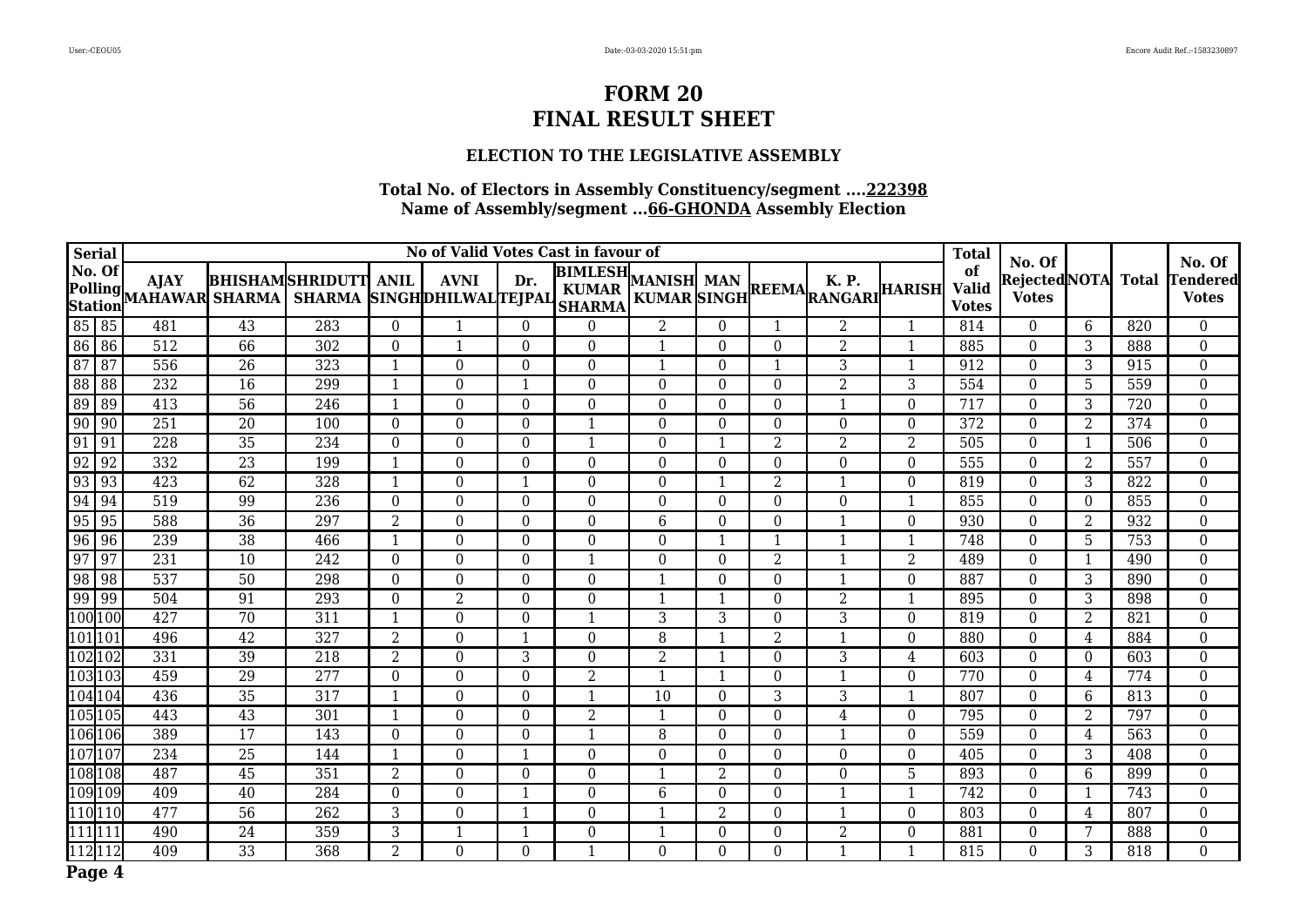### **ELECTION TO THE LEGISLATIVE ASSEMBLY**

| <b>Serial</b>    |                                  |                               |                 |                                                     |                |                  |              | No of Valid Votes Cast in favour of        |              |                |                  |                                                 |                | <b>Total</b>                       |                                          |                |                  |                                           |
|------------------|----------------------------------|-------------------------------|-----------------|-----------------------------------------------------|----------------|------------------|--------------|--------------------------------------------|--------------|----------------|------------------|-------------------------------------------------|----------------|------------------------------------|------------------------------------------|----------------|------------------|-------------------------------------------|
| No. Of           | <b>Polling</b><br><b>Station</b> | <b>AJAY</b><br>MAHAWAR SHARMA |                 | <b>BHISHAMSHRIDUTT</b><br>SHARMA SINGHDHILWALTEJPAL | <b>ANIL</b>    | <b>AVNI</b>      | Dr.          | <b>BIMLESH</b> MANISH MAN<br><b>SHARMA</b> |              |                |                  | <b>K.P.</b><br>KUMAR SINGH REEMA RANGARI HARISH |                | of<br><b>Valid</b><br><b>Votes</b> | No. Of<br>Rejected NOTA <br><b>Votes</b> |                | <b>Total</b>     | No. Of<br><b>Tendered</b><br><b>Votes</b> |
|                  | 113113                           | 467                           | 33              | 362                                                 | $\overline{2}$ | 2                | $\Omega$     | $\Omega$                                   | $\mathbf{1}$ | -1             | 2                | $\Omega$                                        | $\mathbf{1}$   | 871                                | $\Omega$                                 | 3              | 874              | $\overline{0}$                            |
|                  | 114 114                          | 439                           | $\overline{33}$ | 213                                                 | $\Omega$       |                  |              | $\mathbf{0}$                               | $\Omega$     | $\Omega$       | $\Omega$         | 1                                               | $\overline{2}$ | 690                                | $\Omega$                                 | $\overline{3}$ | 693              | $\overline{0}$                            |
|                  | 115115                           | 438                           | 29              | 154                                                 | $\Omega$       | $\Omega$         |              | $\Omega$                                   | $\Omega$     | $\theta$       | $\theta$         | 1                                               | $\Omega$       | 623                                | $\Omega$                                 |                | 624              | $\boldsymbol{0}$                          |
|                  | 116116                           | 509                           | $\overline{27}$ | 130                                                 | 1              |                  | $\Omega$     | $\mathbf{1}$                               | 2            | $\theta$       | $\Omega$         | 1                                               | $\theta$       | 672                                | $\boldsymbol{0}$                         | 3              | 675              | $\mathbf{0}$                              |
|                  | 117117                           | 389                           | 19              | 267                                                 | $\Omega$       | $\Omega$         | $\Omega$     | $\Omega$                                   | $\Omega$     |                |                  | 4                                               | 2              | 683                                | $\Omega$                                 | 2              | 685              | $\boldsymbol{0}$                          |
|                  | 118118                           | 448                           | $\overline{35}$ | 253                                                 | 1              | $\Omega$         |              | $\mathbf{0}$                               | -1           | $\Omega$       | $\overline{0}$   | 1                                               | $\Omega$       | 740                                | $\theta$                                 | 3              | 743              | $\mathbf{0}$                              |
|                  | 119119                           | 478                           | 31              | 192                                                 | $\Omega$       | $\Omega$         | $\Omega$     | 1                                          | $\mathbf{1}$ |                | $\boldsymbol{0}$ | $\boldsymbol{0}$                                | $\mathbf{0}$   | 704                                | $\mathbf{0}$                             | $\overline{2}$ | 706              | $\boldsymbol{0}$                          |
|                  | 120 120                          | 641                           | $\overline{31}$ | $\overline{236}$                                    | $\Omega$       | $\Omega$         | $\Omega$     | $\mathbf{1}$                               | $\mathbf 1$  | $\theta$       | -1               | 1                                               | -1             | 913                                | $\Omega$                                 | 9              | 922              | $\boldsymbol{0}$                          |
| $\overline{121}$ | 121                              | 430                           | 60              | 260                                                 | 3              | $\Omega$         | $\Omega$     | $\Omega$                                   | $\mathbf{1}$ | $\Omega$       | $\Omega$         | $\overline{2}$                                  | $\mathbf 1$    | 757                                | $\theta$                                 | 4              | 761              | $\overline{0}$                            |
|                  | 122122                           | 488                           | 33              | 242                                                 | -1             | $\theta$         | $\Omega$     | $\mathbf{0}$                               | -1           | $\theta$       | $\overline{0}$   | $\Omega$                                        | $\mathbf{0}$   | 765                                | $\theta$                                 | 2              | 767              | $\mathbf{0}$                              |
|                  | 123 123                          | 596                           | $\overline{23}$ | 236                                                 | 1              | $\Omega$         | $\Omega$     | $\mathbf{0}$                               | 1            | 2              | $\boldsymbol{0}$ | $\Omega$                                        | $\overline{2}$ | 861                                | $\Omega$                                 | 2              | 863              | $\boldsymbol{0}$                          |
|                  | $124$ 124                        | 47                            | $\mathbf{1}$    | 15                                                  | $\theta$       | $\Omega$         |              | $\boldsymbol{0}$                           | -1           | $\Omega$       | $\Omega$         | $\theta$                                        | $\Omega$       | 65                                 | $\theta$                                 | $\Omega$       | 65               | $\boldsymbol{0}$                          |
|                  | 125125                           | 280                           | 10              | 750                                                 | $\Omega$       | $\Omega$         |              | $\theta$                                   | $\mathbf 1$  | $\overline{2}$ | $\Omega$         | $\overline{2}$                                  | $\Omega$       | 1046                               | $\Omega$                                 | $\Omega$       | 1046             | $\overline{0}$                            |
|                  | 126126                           | 299                           | 19              | 464                                                 | $\overline{2}$ |                  | $\Omega$     | $\Omega$                                   | $\mathbf 1$  | 3              | $\Omega$         | $\Omega$                                        | $\theta$       | 789                                | $\theta$                                 | 3              | 792              | $\boldsymbol{0}$                          |
|                  | 127127                           | 173                           | $\overline{5}$  | 157                                                 | $\Omega$       | $\boldsymbol{0}$ | $\Omega$     | $\mathbf{0}$                               | $\Omega$     | -1             | $\boldsymbol{0}$ | $\boldsymbol{0}$                                | $\Omega$       | 336                                | $\overline{0}$                           | $\overline{0}$ | 336              | $\boldsymbol{0}$                          |
|                  | 128128                           | 346                           | 19              | 169                                                 | $\Omega$       | $\Omega$         | $\Omega$     | $\theta$                                   | $\Omega$     | $\Omega$       | $\Omega$         | $\Omega$                                        | $\Omega$       | 534                                | $\theta$                                 |                | 535              | $\mathbf{0}$                              |
|                  | 129 129                          | $\overline{245}$              | $\overline{28}$ | 396                                                 | 3              | $\Omega$         |              | $\Omega$                                   | $\Omega$     | 7              |                  | $\Omega$                                        |                | 682                                | $\Omega$                                 | 3              | 685              | $\boldsymbol{0}$                          |
|                  | 130 130                          | 538                           | 26              | 324                                                 | $\mathbf{1}$   | $\overline{0}$   | -1           | $\mathbf{0}$                               | 2            | $\Omega$       | 2                | $\mathbf{0}$                                    | -1             | 895                                | $\mathbf{0}$                             | 2              | 897              | $\overline{0}$                            |
|                  | 131 131                          | $\overline{216}$              | $\overline{27}$ | 716                                                 | $\overline{3}$ |                  | $\Omega$     | $\Omega$                                   | $\Omega$     | $\Omega$       | $\overline{0}$   | 1                                               | $\Omega$       | 964                                | $\Omega$                                 | $\Omega$       | 964              | $\overline{0}$                            |
|                  | 132132                           | 313                           | 14              | 485                                                 | $\Omega$       | $\Omega$         | $\Omega$     | $\Omega$                                   | $\Omega$     | $\theta$       |                  | 1                                               | $\mathbf 1$    | 815                                | $\theta$                                 | 4              | 819              | $\mathbf{0}$                              |
|                  | 133133                           | 184                           | 12              | 621                                                 | 2              | $\Omega$         | $\Omega$     | $\Omega$                                   | $\Omega$     | $\theta$       | $\Omega$         | 3                                               | $\theta$       | 822                                | $\Omega$                                 | 2              | 824              | $\overline{0}$                            |
|                  | 134 134                          | 76                            | $\overline{19}$ | 660                                                 | -1             | $\Omega$         | $\Omega$     | $\theta$                                   | -1           |                | 2                | $\theta$                                        | $\Omega$       | 760                                | $\theta$                                 | 2              | $\overline{762}$ | $\boldsymbol{0}$                          |
|                  | 135 135                          | 568                           | 45              | 262                                                 | $\mathbf{1}$   | $\Omega$         | 3            | $\mathbf{1}$                               | $\mathbf 1$  | 3              |                  | 1                                               | $\mathbf{0}$   | 886                                | $\Omega$                                 | $\overline{2}$ | 888              | $\boldsymbol{0}$                          |
|                  | 136 136                          | 227                           | $\overline{4}$  | 175                                                 | $\overline{2}$ | $\Omega$         | $\Omega$     | $\boldsymbol{0}$                           | $\mathbf{1}$ | $\Omega$       |                  | $\overline{2}$                                  | $\Omega$       | 412                                | $\mathbf{0}$                             | 4              | 416              | $\boldsymbol{0}$                          |
|                  | 137137                           | 301                           | 6               | 328                                                 | $\Omega$       | $\Omega$         |              | $\Omega$                                   | -1           | $\Omega$       | $\Omega$         | 2                                               |                | 640                                | $\Omega$                                 | $\Omega$       | 640              | $\mathbf{0}$                              |
|                  | I38 <sub>138</sub>               | 470                           | 44              | $\overline{377}$                                    | $\Omega$       | $\Omega$         | $\Omega$     | $\Omega$                                   | $\Omega$     | $\theta$       | $\boldsymbol{0}$ | $\theta$                                        | $\theta$       | 891                                | $\theta$                                 | 2              | 893              | $\mathbf{0}$                              |
|                  | 139 139                          | 382                           | 64              | 169                                                 | $\Omega$       | $\mathbf{0}$     | $\mathbf{0}$ | $\overline{0}$                             | $\Omega$     | $\theta$       |                  | 1                                               | $\theta$       | 617                                | $\overline{0}$                           | $\overline{2}$ | 619              | $\boldsymbol{0}$                          |
|                  | 140140                           | 167                           | 19              | 229                                                 | $\Omega$       | $\Omega$         | $\Omega$     | $\Omega$                                   | $\Omega$     | $\Omega$       | $\Omega$         | $\theta$                                        | $\Omega$       | 415                                | $\Omega$                                 | $\Omega$       | 415              | $\overline{0}$                            |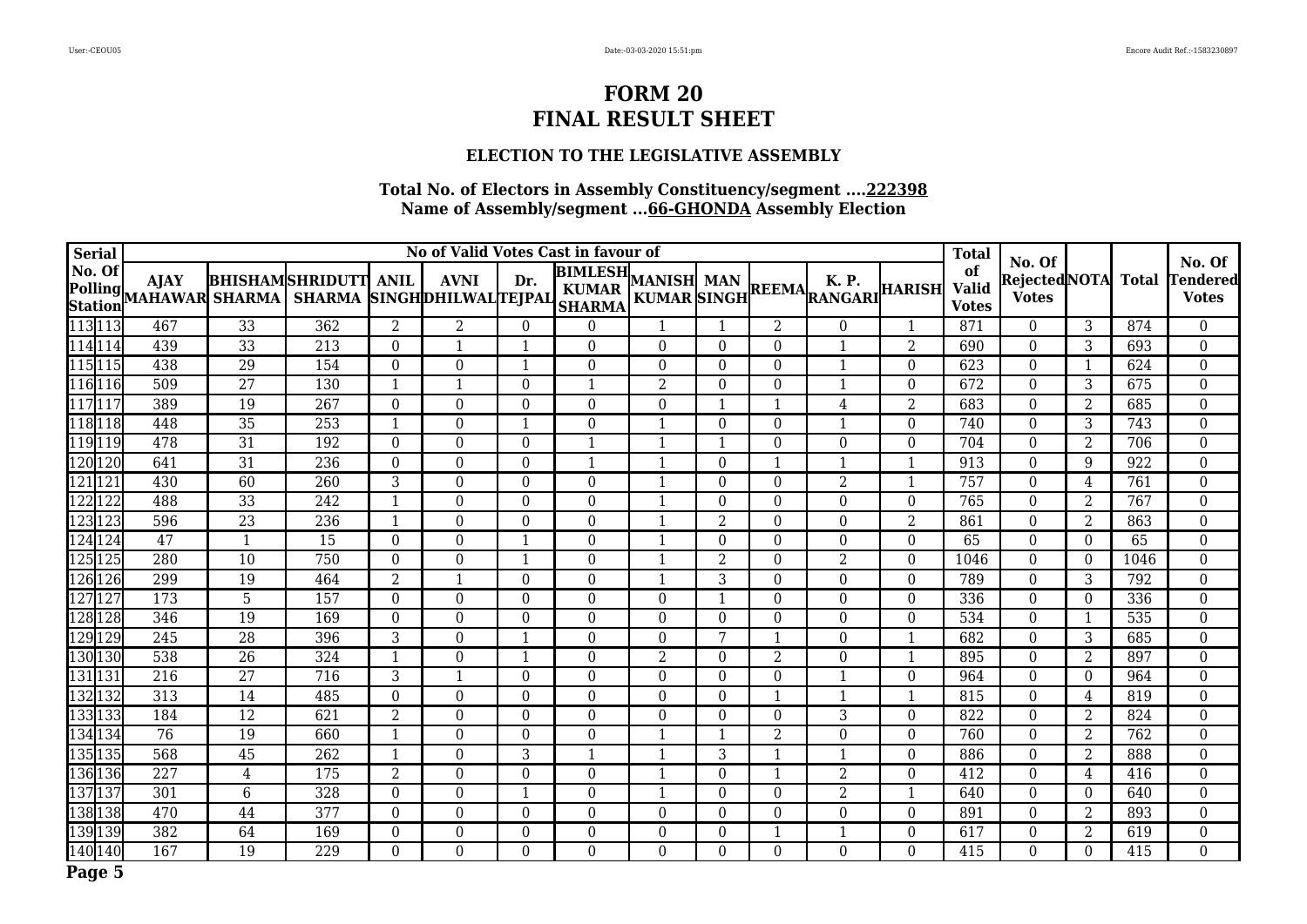### **ELECTION TO THE LEGISLATIVE ASSEMBLY**

| <b>Serial</b> |                      |                                       |                 |                                                     |                |                |                  | No of Valid Votes Cast in favour of                        |             |                |                  |                                                               |                | <b>Total</b>                       |                                          |                |              | No. Of                          |
|---------------|----------------------|---------------------------------------|-----------------|-----------------------------------------------------|----------------|----------------|------------------|------------------------------------------------------------|-------------|----------------|------------------|---------------------------------------------------------------|----------------|------------------------------------|------------------------------------------|----------------|--------------|---------------------------------|
| No. Of        |                      | <b>AJAY</b><br>Polling MAHAWAR SHARMA |                 | <b>BHISHAMSHRIDUTT</b><br>SHARMA SINGHDHILWALTEJPAL | <b>ANIL</b>    | <b>AVNI</b>    | Dr.              | <b>BIMLESH</b> MANISH MAN<br><b>KUMAR</b><br><b>SHARMA</b> |             |                |                  | K. P.<br>MANISH MAN REEMAL N. P.<br>KUMAR SINGH REEMA RANGARI |                | of<br><b>Valid</b><br><b>Votes</b> | No. Of<br>Rejected NOTA <br><b>Votes</b> |                | <b>Total</b> | <b>Tendered</b><br><b>Votes</b> |
| 141 141       |                      | 482                                   | 31              | 278                                                 | $\theta$       | -1             | $\overline{0}$   | $\Omega$                                                   | $\theta$    | $\Omega$       | $\overline{0}$   | 1                                                             | $\theta$       | 793                                | $\theta$                                 | $\overline{4}$ | 797          | $\overline{0}$                  |
|               | 142 142              | 465                                   | $\overline{37}$ | 336                                                 | -1             | $\Omega$       |                  | $\theta$                                                   | 1           | $\Omega$       |                  | 1                                                             | $\theta$       | 843                                | $\Omega$                                 | 3              | 846          | $\overline{0}$                  |
|               | 143143               | 255                                   | 19              | 308                                                 | $\Omega$       |                | $\Omega$         | $\Omega$                                                   | $\mathbf 1$ | $\theta$       | $\theta$         | $\Omega$                                                      | $\Omega$       | 584                                | $\Omega$                                 | $\Omega$       | 584          | $\boldsymbol{0}$                |
|               | 144 144              | 617                                   | 114             | 255                                                 | $\theta$       | $\theta$       | $\Omega$         | $\overline{0}$                                             | $\theta$    | 2              | $\overline{0}$   | -1                                                            | 2              | 991                                | $\mathbf{0}$                             | 2              | 993          | $\overline{0}$                  |
|               | 145145               | 532                                   | 150             | 218                                                 | $\overline{2}$ |                | $\boldsymbol{0}$ | $\Omega$                                                   | $\Omega$    |                |                  | 1                                                             | $\overline{2}$ | 908                                | $\Omega$                                 | $\overline{3}$ | 911          | $\boldsymbol{0}$                |
|               | 146146               | 307                                   | 11              | $\overline{208}$                                    | $\mathbf{1}$   | $\theta$       |                  | $\Omega$                                                   | $\Omega$    | -1             | $\theta$         | 3                                                             | $\overline{2}$ | 534                                | $\theta$                                 | 4              | 538          | $\boldsymbol{0}$                |
|               | 147 147              | 111                                   | 13              | 221                                                 | $\theta$       | $\Omega$       | $\Omega$         | $\Omega$                                                   | $\Omega$    | $\theta$       |                  | 4                                                             | $\Omega$       | 350                                | $\theta$                                 | 2              | 352          | $\mathbf{0}$                    |
|               | 148148               | 135                                   | $\overline{17}$ | 375                                                 | $\overline{2}$ | $\Omega$       | $\Omega$         | $\theta$                                                   | -1          | $\theta$       | 2                | 2                                                             | $\Omega$       | 534                                | $\Omega$                                 |                | 535          | $\boldsymbol{0}$                |
|               | 149 149              | 169                                   | 13              | 353                                                 | $\Omega$       |                | $\theta$         | $\Omega$                                                   | $\Omega$    | $\Omega$       | $\Omega$         | $\overline{2}$                                                | $\Omega$       | 538                                | $\Omega$                                 |                | 539          | $\boldsymbol{0}$                |
|               | 150150               | 259                                   | 28              | 611                                                 | $\Omega$       | $\theta$       |                  | $\Omega$                                                   | $\Omega$    |                |                  | 9                                                             | $\overline{2}$ | 912                                | $\theta$                                 | 3              | 915          | $\mathbf{0}$                    |
|               | $\overline{151 151}$ | 677                                   | $\overline{21}$ | $\overline{359}$                                    | $\Omega$       | 2              | 2                | $\mathbf{1}$                                               | $\Omega$    | 2              | $\boldsymbol{0}$ | $\Omega$                                                      | -1             | 1065                               | $\Omega$                                 | 6              | 1071         | $\boldsymbol{0}$                |
|               | 152152               | 332                                   | $\overline{20}$ | 225                                                 | $\theta$       | $\Omega$       |                  | $\boldsymbol{0}$                                           | -1          | $\theta$       | $\Omega$         | 1                                                             | $\theta$       | 580                                | $\theta$                                 | 3              | 583          | $\boldsymbol{0}$                |
|               | 153153               | 457                                   | 21              | 191                                                 | 4              | $\theta$       |                  | 2                                                          | 3           | $\theta$       | $\theta$         | $\Omega$                                                      | -1             | 680                                | $\theta$                                 | 3              | 683          | $\mathbf{0}$                    |
|               | $\sqrt{154}$ 154     | 536                                   | 14              | $\overline{273}$                                    | $\overline{2}$ | $\Omega$       | $\Omega$         | $\Omega$                                                   | $\Omega$    | $\theta$       | -1               | 1                                                             | $\theta$       | 827                                | $\theta$                                 | 2              | 829          | $\boldsymbol{0}$                |
|               | 155155               | 110                                   | 77              | 179                                                 | $\Omega$       | $\Omega$       | $\Omega$         | $\theta$                                                   | $\Omega$    | -1             | $\boldsymbol{0}$ | $\theta$                                                      | $\overline{2}$ | 369                                | $\overline{0}$                           | 2              | 371          | $\overline{0}$                  |
|               | 156156               | 372                                   | 14              | 195                                                 | 2              | $\Omega$       | $\Omega$         | $\Omega$                                                   | $\mathbf 1$ | $\Omega$       | $\Omega$         | 1                                                             | $\overline{2}$ | 587                                | $\Omega$                                 | 2              | 589          | $\boldsymbol{0}$                |
|               | 157 157              | 331                                   | $\mathbf{1}$    | 133                                                 | $\Omega$       | $\Omega$       |                  | $\Omega$                                                   | 6           | -1             | $\boldsymbol{0}$ | 1                                                             | $\mathbf{0}$   | 474                                | $\Omega$                                 | 2              | 476          | $\boldsymbol{0}$                |
|               | 158158               | 280                                   | 3               | 83                                                  | 2              | $\overline{0}$ | $\theta$         | $\overline{0}$                                             | 2           | $\overline{0}$ | $\overline{0}$   | $\boldsymbol{0}$                                              | $\theta$       | 370                                | $\overline{0}$                           | 2              | 372          | $\boldsymbol{0}$                |
|               | 59 159               | 433                                   | $\overline{26}$ | 198                                                 | $\mathbf{1}$   | $\Omega$       |                  | $\Omega$                                                   | 1           | $\Omega$       | $\Omega$         | $\Omega$                                                      |                | 661                                | $\Omega$                                 | 2              | 663          | $\mathbf{0}$                    |
|               | 160 160              | 353                                   | 8               | 152                                                 | $\Omega$       | $\Omega$       | $\mathbf{0}$     | $\Omega$                                                   | $\Omega$    | -1             | $\boldsymbol{0}$ | $\Omega$                                                      | $\overline{2}$ | 516                                | $\Omega$                                 |                | 517          | $\boldsymbol{0}$                |
| $161$ 161     |                      | 94                                    | 118             | 379                                                 | $\Omega$       |                | $\Omega$         | $\Omega$                                                   | $\Omega$    | $\theta$       |                  | 2                                                             | $\mathbf{1}$   | 596                                | $\mathbf{0}$                             | 5              | 601          | $\boldsymbol{0}$                |
|               | 162162               | 209                                   | 61              | 107                                                 | $\Omega$       | $\Omega$       | $\Omega$         | $\Omega$                                                   | $\Omega$    | $\Omega$       | $\Omega$         | $\theta$                                                      | $\overline{2}$ | 379                                | $\Omega$                                 | $\Omega$       | 379          | $\boldsymbol{0}$                |
|               | 163163               | 305                                   | 76              | 259                                                 | $\mathbf{1}$   | $\Omega$       |                  | $\Omega$                                                   | $\Omega$    | -1             | $\Omega$         | $\theta$                                                      | $\mathbf{1}$   | 644                                | $\theta$                                 | $\Omega$       | 644          | $\boldsymbol{0}$                |
|               | 164164               | $\overline{128}$                      | 153             | 155                                                 | $\theta$       | $\Omega$       | $\theta$         | $\theta$                                                   | $\Omega$    | $\Omega$       | $\Omega$         | $\Omega$                                                      | $\Omega$       | 436                                | $\theta$                                 | $\overline{0}$ | 436          | $\boldsymbol{0}$                |
|               | 165165               | 641                                   | 12              | 251                                                 | $\mathbf 1$    | 2              | $\Omega$         | $\theta$                                                   | 2           | $\Omega$       | $\Omega$         | 1                                                             |                | 911                                | $\Omega$                                 | 6              | 917          | $\mathbf{0}$                    |
|               | 166166               | 526                                   | $\overline{20}$ | 193                                                 | $\overline{0}$ |                |                  | $\overline{0}$                                             | -1          | $\theta$       |                  | 2                                                             | $\overline{2}$ | 747                                | $\overline{0}$                           | 1              | 748          | $\boldsymbol{0}$                |
|               | 167167               | 227                                   | 10              | 101                                                 | $\Omega$       |                | $\mathbf{0}$     | $\boldsymbol{0}$                                           | $\Omega$    |                | $\overline{2}$   | $\boldsymbol{0}$                                              | 3              | 345                                | $\mathbf{0}$                             | $\overline{2}$ | 347          | $\boldsymbol{0}$                |
|               | 168168               | 298                                   | $\overline{37}$ | $\overline{362}$                                    | 3              |                | $\Omega$         | $\Omega$                                                   | $\Omega$    | $\Omega$       | $\Omega$         | $\mathbf{1}$                                                  | $\Omega$       | $\overline{702}$                   | $\Omega$                                 | 2              | 704          | $\overline{0}$                  |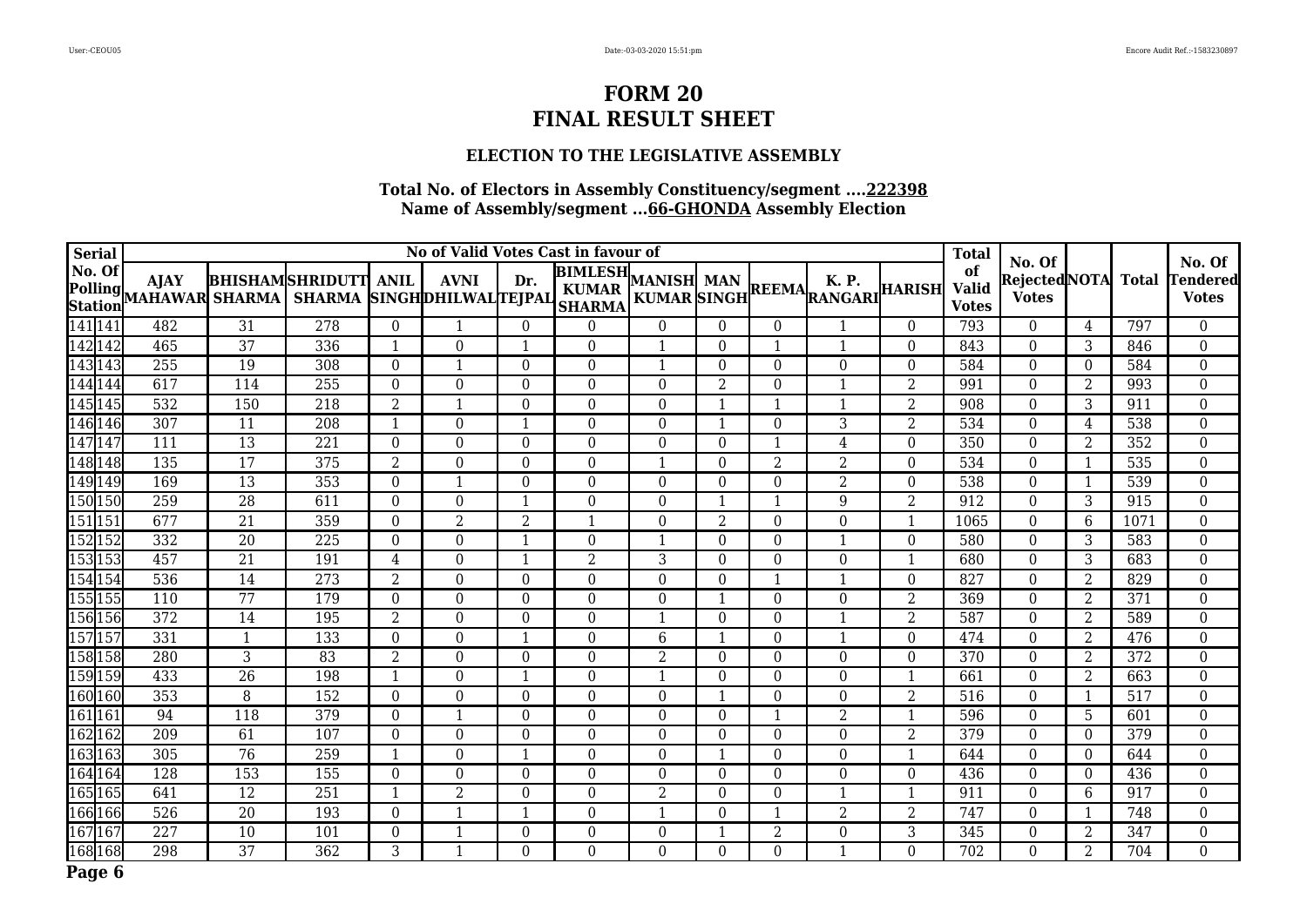### **ELECTION TO THE LEGISLATIVE ASSEMBLY**

| <b>Serial</b> |         |                                       |                  |                                                     |                |                |                  | No of Valid Votes Cast in favour of        |                |                |                  |                                           |              | <b>Total</b>                       |                                          |                |                  |                                           |
|---------------|---------|---------------------------------------|------------------|-----------------------------------------------------|----------------|----------------|------------------|--------------------------------------------|----------------|----------------|------------------|-------------------------------------------|--------------|------------------------------------|------------------------------------------|----------------|------------------|-------------------------------------------|
| No. Of        |         | <b>AJAY</b><br>Polling MAHAWAR SHARMA |                  | <b>BHISHAMSHRIDUTT</b><br>SHARMA SINGHDHILWALTEJPAL | <b>ANIL</b>    | <b>AVNI</b>    | Dr.              | <b>BIMLESH</b> MANISH MAN<br><b>SHARMA</b> |                |                |                  | K. P.<br>KUMAR SINGH REEMA RANGARI HARISH |              | of<br><b>Valid</b><br><b>Votes</b> | No. Of<br>Rejected NOTA <br><b>Votes</b> |                | <b>Total</b>     | No. Of<br><b>Tendered</b><br><b>Votes</b> |
|               | 169 169 | 392                                   | 17               | 518                                                 | $\theta$       |                | 2                | $\Omega$                                   | $\Omega$       |                | $\mathbf{1}$     | $\theta$                                  | $\theta$     | 932                                | $\theta$                                 | 6              | 938              | $\overline{0}$                            |
|               | 170 170 | 132                                   | $\overline{125}$ | 311                                                 | $\Omega$       |                | $\Omega$         | $\mathbf{1}$                               | $\Omega$       | -1             | $\Omega$         | $\theta$                                  | $\theta$     | 571                                | $\mathbf{0}$                             | 7              | $\overline{578}$ | $\overline{0}$                            |
| 171 171       |         | 345                                   | 17               | 455                                                 | 4              | $\Omega$       | $\Omega$         | $\mathbf{1}$                               | $\mathbf{1}$   | $\mathcal{D}$  | $\overline{2}$   | $\mathbf{1}$                              | $\mathbf{1}$ | 829                                | $\theta$                                 |                | 830              | $\boldsymbol{0}$                          |
| 172 172       |         | 454                                   | $\overline{17}$  | 310                                                 | 3              | $\Omega$       |                  | $\mathbf 1$                                | $\mathbf 1$    | $\overline{2}$ |                  | 3                                         | $\Omega$     | 793                                | $\Omega$                                 | 3              | 796              | $\boldsymbol{0}$                          |
|               | 173173  | 627                                   | 27               | 428                                                 | $\overline{2}$ | $\overline{2}$ | $\Omega$         | $\Omega$                                   | 3              | -1             | 3                | $\overline{2}$                            | $\Omega$     | 1095                               | $\Omega$                                 | 4              | 1099             | $\boldsymbol{0}$                          |
|               | 174 174 | 497                                   | $\overline{27}$  | 237                                                 | 5              |                | 5                | $\mathbf{1}$                               | $\Omega$       | -1             | $\mathbf{0}$     | $\mathbf{1}$                              |              | 776                                | $\Omega$                                 |                | 777              | $\boldsymbol{0}$                          |
|               | 175175  | 586                                   | 24               | 214                                                 | -1             | $\theta$       | $\Omega$         | 2                                          | -1             | $\theta$       |                  | $\overline{2}$                            | -1           | 832                                | $\Omega$                                 | 5              | 837              | 0                                         |
|               | 176 176 | 419                                   | 11               | 165                                                 | -1             | $\Omega$       | $\mathbf{1}$     | $\Omega$                                   | $\mathbf 1$    | $\Omega$       | $\theta$         | $\Omega$                                  | -1           | 599                                | $\Omega$                                 | 4              | 603              | $\boldsymbol{0}$                          |
|               | 177177  | 351                                   | 8                | 160                                                 | $\Omega$       | $\Omega$       | $\Omega$         | $\Omega$                                   | $\mathbf 1$    | $\overline{2}$ |                  | $\theta$                                  | $\theta$     | 523                                | $\Omega$                                 | 3              | 526              | $\boldsymbol{0}$                          |
|               | 178178  | 214                                   | 9                | 112                                                 | $\theta$       | $\Omega$       | $\Omega$         | $\theta$                                   | $\Omega$       | $\Omega$       |                  | $\Omega$                                  | $\theta$     | 336                                | $\Omega$                                 | 2              | 338              | $\boldsymbol{0}$                          |
|               | 179179  | 188                                   | 8                | $\overline{81}$                                     | $\mathbf{1}$   |                | $\Omega$         | $\Omega$                                   | $\Omega$       | $\theta$       | $\theta$         | 1                                         | $\Omega$     | 280                                | $\theta$                                 | $\mathbf{1}$   | 281              | $\boldsymbol{0}$                          |
|               | 180 180 | 289                                   | 105              | 320                                                 | $\mathbf{1}$   | $\Omega$       | $\Omega$         | $\Omega$                                   | $\mathbf 1$    | $\Omega$       | $\Omega$         | $\mathbf{1}$                              | $\Omega$     | 717                                | $\Omega$                                 | 2              | 719              | $\overline{0}$                            |
| 181 181       |         | $\overline{342}$                      | 17               | 131                                                 | $\theta$       | $\Omega$       | $\mathbf{1}$     | $\mathbf{0}$                               | $\Omega$       | $\overline{2}$ | $\boldsymbol{0}$ | $\theta$                                  | $\Omega$     | 493                                | $\Omega$                                 | $\Omega$       | 493              | $\boldsymbol{0}$                          |
| 182182        |         | 405                                   | 16               | 132                                                 | $\Omega$       |                | $\mathbf{1}$     | $\Omega$                                   | $\mathbf 1$    | $\theta$       | $\Omega$         | $\mathbf{1}$                              | 1            | 558                                | $\Omega$                                 | 1              | 559              | $\boldsymbol{0}$                          |
|               | 183183  | 653                                   | 14               | 184                                                 | $\mathbf{1}$   | $\Omega$       |                  | $\Omega$                                   | $\Omega$       | $\Omega$       | $\Omega$         | $\theta$                                  | $\mathbf{1}$ | 854                                | $\Omega$                                 | 2              | 856              | $\overline{0}$                            |
|               | 184184  | 342                                   | 7                | 127                                                 | $\theta$       | $\Omega$       | $\Omega$         | $\Omega$                                   | $\Omega$       | $\Omega$       | $\Omega$         | $\theta$                                  | $\theta$     | 476                                | $\Omega$                                 | 3              | 479              | 0                                         |
|               | 185 185 | 389                                   | $\overline{2}$   | 109                                                 | $\theta$       | $\Omega$       | $\Omega$         | $\Omega$                                   | -1             | $\Omega$       | $\Omega$         | $\theta$                                  | $\theta$     | 501                                | $\theta$                                 | $\theta$       | 501              | $\boldsymbol{0}$                          |
|               | 186186  | 717                                   | $\overline{34}$  | 237                                                 | $\overline{2}$ | 2              | $\Omega$         | $\mathbf 1$                                | $\overline{2}$ | -1             | $\boldsymbol{0}$ | $\mathbf 1$                               |              | 998                                | $\Omega$                                 | 3              | 1001             | $\boldsymbol{0}$                          |
| 187187        |         | 530                                   | 24               | 190                                                 | $\theta$       | $\Omega$       | $\Omega$         | $\Omega$                                   | $\Omega$       | -1             | $\Omega$         | $\mathbf{1}$                              | -1           | 747                                | $\Omega$                                 | 1              | 748              | $\boldsymbol{0}$                          |
|               | 188 188 | 472                                   | 31               | 200                                                 | -1             | $\Omega$       | $\Omega$         | $\overline{2}$                             | $\Omega$       | $\Omega$       |                  | $\theta$                                  | $\theta$     | 707                                | $\theta$                                 | 1              | 708              | $\boldsymbol{0}$                          |
| 189 189       |         | 396                                   | 13               | 140                                                 | $\mathbf{1}$   | $\Omega$       |                  | $\Omega$                                   | $\Omega$       | $\Omega$       | $\Omega$         | $\theta$                                  | $\theta$     | 551                                | $\Omega$                                 |                | 552              | $\overline{0}$                            |
| 190 190       |         | 447                                   | $\overline{23}$  | 142                                                 | $\mathbf{1}$   |                | $\Omega$         | $\Omega$                                   |                | $\Omega$       | $\theta$         | $\Omega$                                  | $\theta$     | 615                                | $\theta$                                 | 5              | 620              | $\boldsymbol{0}$                          |
| 191 191       |         | 545                                   | 10               | 243                                                 | 2              | -1             | $\mathbf{1}$     | $\mathbf{0}$                               | $\Omega$       | -1             | $\Omega$         | $\mathbf{1}$                              | $\Omega$     | 804                                | $\theta$                                 | 1              | 805              | $\boldsymbol{0}$                          |
|               | 192 192 | 587                                   | $\overline{12}$  | 148                                                 | $\theta$       |                |                  | $\Omega$                                   | $\Omega$       | $\theta$       | $\Omega$         | $\theta$                                  | $\theta$     | 749                                | $\mathbf{0}$                             | $\overline{2}$ | $\overline{751}$ | $\boldsymbol{0}$                          |
|               | 193193  | 670                                   | 25               | 238                                                 | $\Omega$       |                | $\Omega$         | $\Omega$                                   |                | $\Omega$       |                  | $\theta$                                  |              | 937                                | $\Omega$                                 | 5              | 942              | $\boldsymbol{0}$                          |
|               | 194 194 | 407                                   | 23               | 182                                                 | $\Omega$       | -1             | $\Omega$         | $\overline{0}$                             | $\Omega$       | $\theta$       | $\overline{0}$   | $\mathbf{1}$                              | 1            | 615                                | $\overline{0}$                           | 2              | 617              | $\overline{0}$                            |
|               | 195195  | 394                                   | 18               | 134                                                 | 1              | $\Omega$       | $\boldsymbol{0}$ | $\Omega$                                   | $\Omega$       |                | $\theta$         | $\theta$                                  | $\theta$     | 548                                | $\Omega$                                 | 2              | 550              | $\boldsymbol{0}$                          |
|               | 196 196 | 432                                   | $\overline{12}$  | 132                                                 | $\Omega$       |                | $\Omega$         | $\Omega$                                   | $\Omega$       | $\Omega$       | $\Omega$         | $\mathbf 1$                               | $\Omega$     | 578                                | $\Omega$                                 |                | 579              | $\overline{0}$                            |